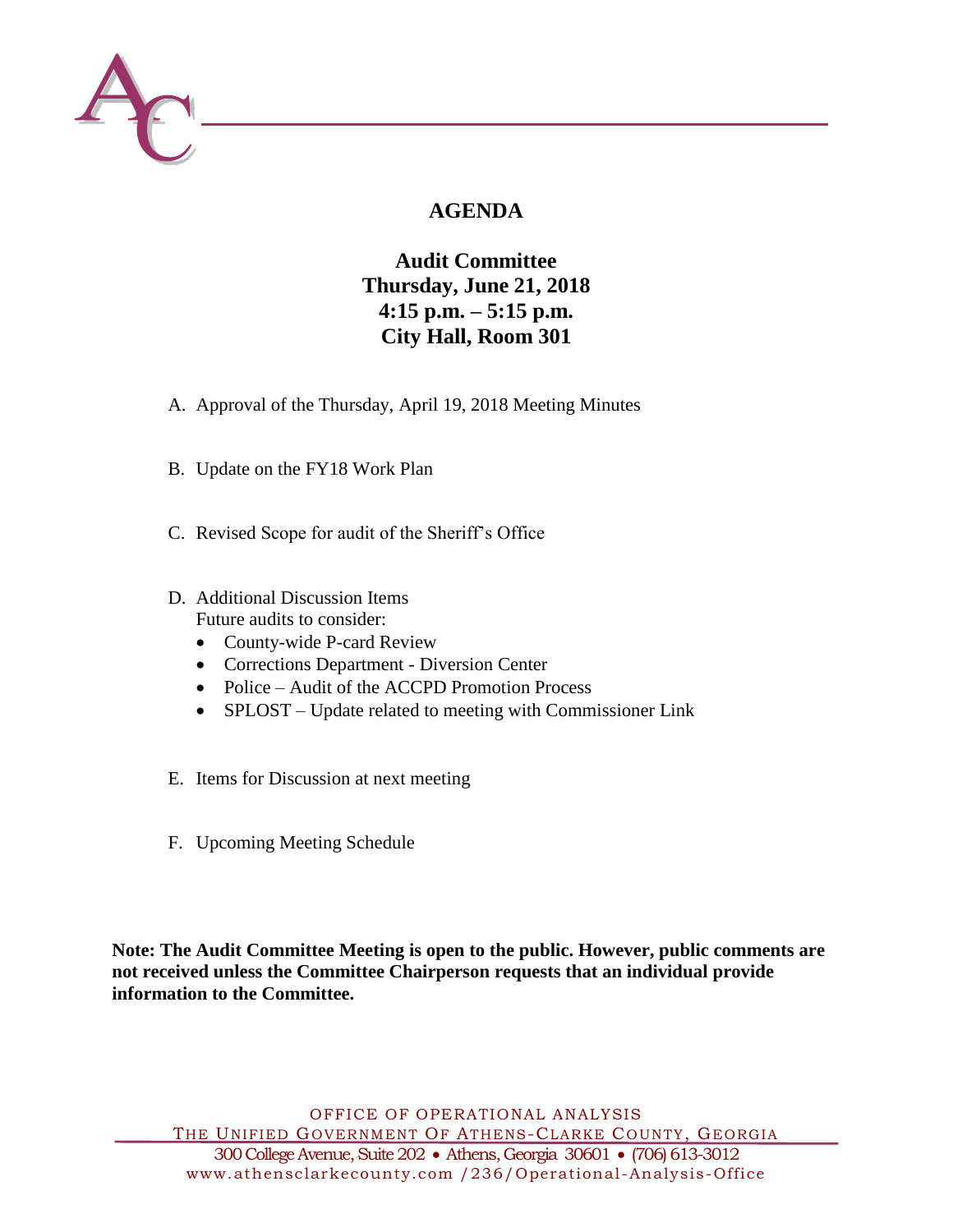### **AUDIT COMMITTEE MEETING MINUTES**

Thursday, April 19, 2018

Committee Members Present: Visiting: Commissioner Diane Bell, Committee Chair Nancy Denson, Mayor Commissioner Jared Bailey Commissioner Allison Wright Commissioner Sharyn Dickerson Commissioner Kelly Girtz Commissioner Melissa Link

Staff: Stephanie Maddox, Internal Auditor Jestin Johnson, Assistant Manager Blaine Williams, Manager Jill Arquette, Management Analyst Deborah Allen, Recorder Allie Vlk, Student Intern

Committee Chair Bell called the meeting to order at 4:17 PM.

#### A. **Approval of Minutes:**

The Committee unanimously approved the Minutes from the October 26, 2017 meeting.

#### B. **Operational Analysis Update on the FY18 Work Plan:**

Internal Auditor Maddox provided a status update on the annual work plan.

- $\triangleright$  Central Services Department Fleet Management
- $\triangleright$  Public Utilities Department Water Business Office
- $\triangleright$  Sheriff's Office

#### C. **Operational Analysis – Operating Budget**

Internal Auditor Maddox provided information regarding the consideration of increasing mid-year funding for necessary equipment.

#### D. **Additional Discussion Items**

- Jill Arquette, Management Analyst was introduced and welcomed as a member of the Office of Operational Analysis.
- Future Audits to consider:
	- $\triangleright$  County-wide P-card Review
	- $\triangleright$  Corrections Diversion Center
	- $\triangleright$  Police Audit of the ACCPD Promotion Process